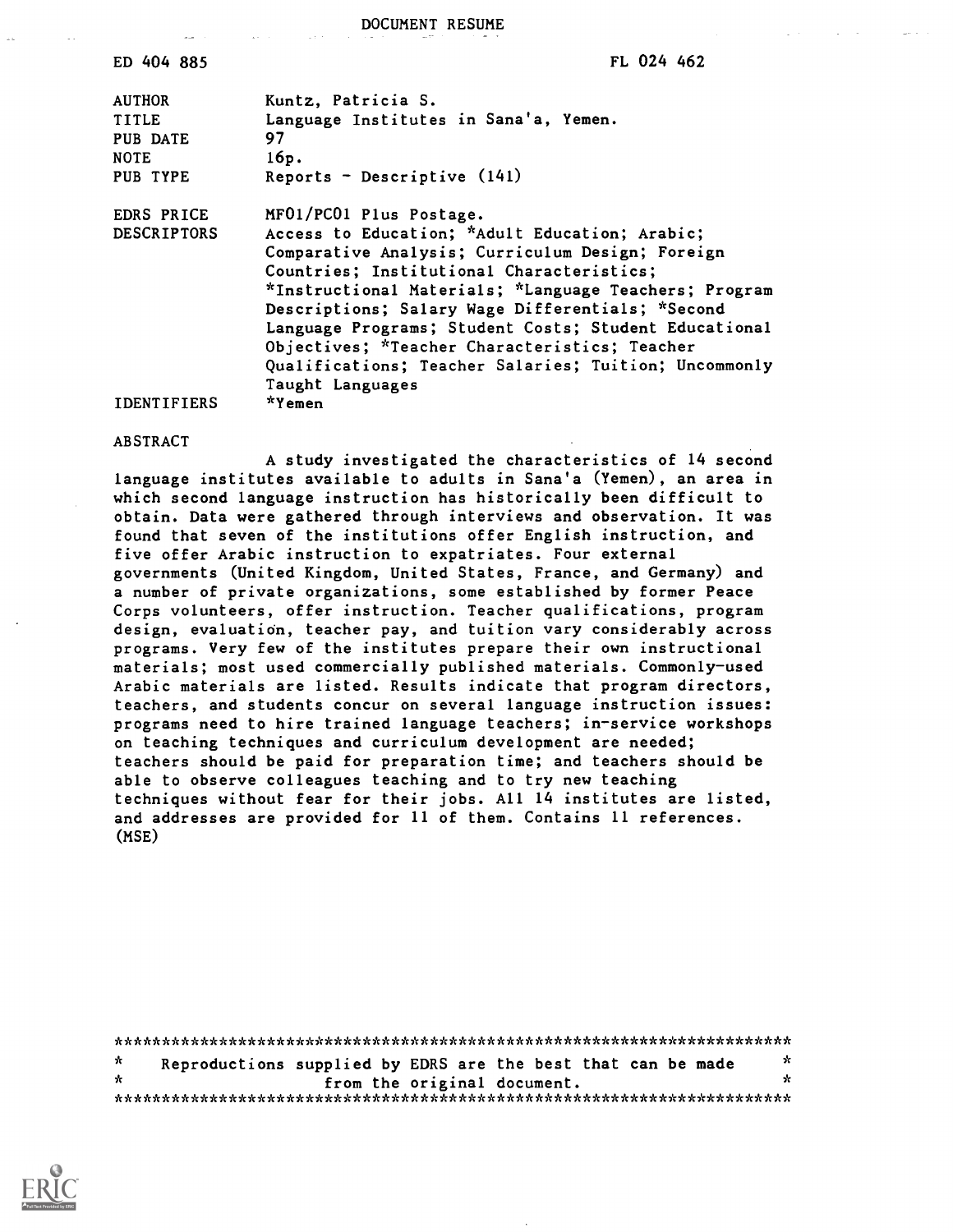# LANGUAGE INSTITUTES IN SANA'A, YEMEN

Patricia S. Kuntz

eghteo-U.S. DEPARTMENT OF EDUCATION<br>Office of Educational Research and Improvement<br>EDUCATIONAL RESOURCES INFORMATION<br>CENTER (ERIC) This document has been reproduced as<br>received from the person or organization originating Minor changes have been made to<br>improve reproduction quality.

Points of view or opinions stated in this document do not necessarily represent official OERI position or policy.

1997

"PERMISSION TO REPRODUCE THIS **MATERIAL HAS BEEN GRANTED BY** 

reietei Kun

BEST COPY AVAILABLE

2

TO THE EDUCATIONAL RESOURCES INFORMATION CENTER (ERIC)." $\ddot{\phantom{a}}$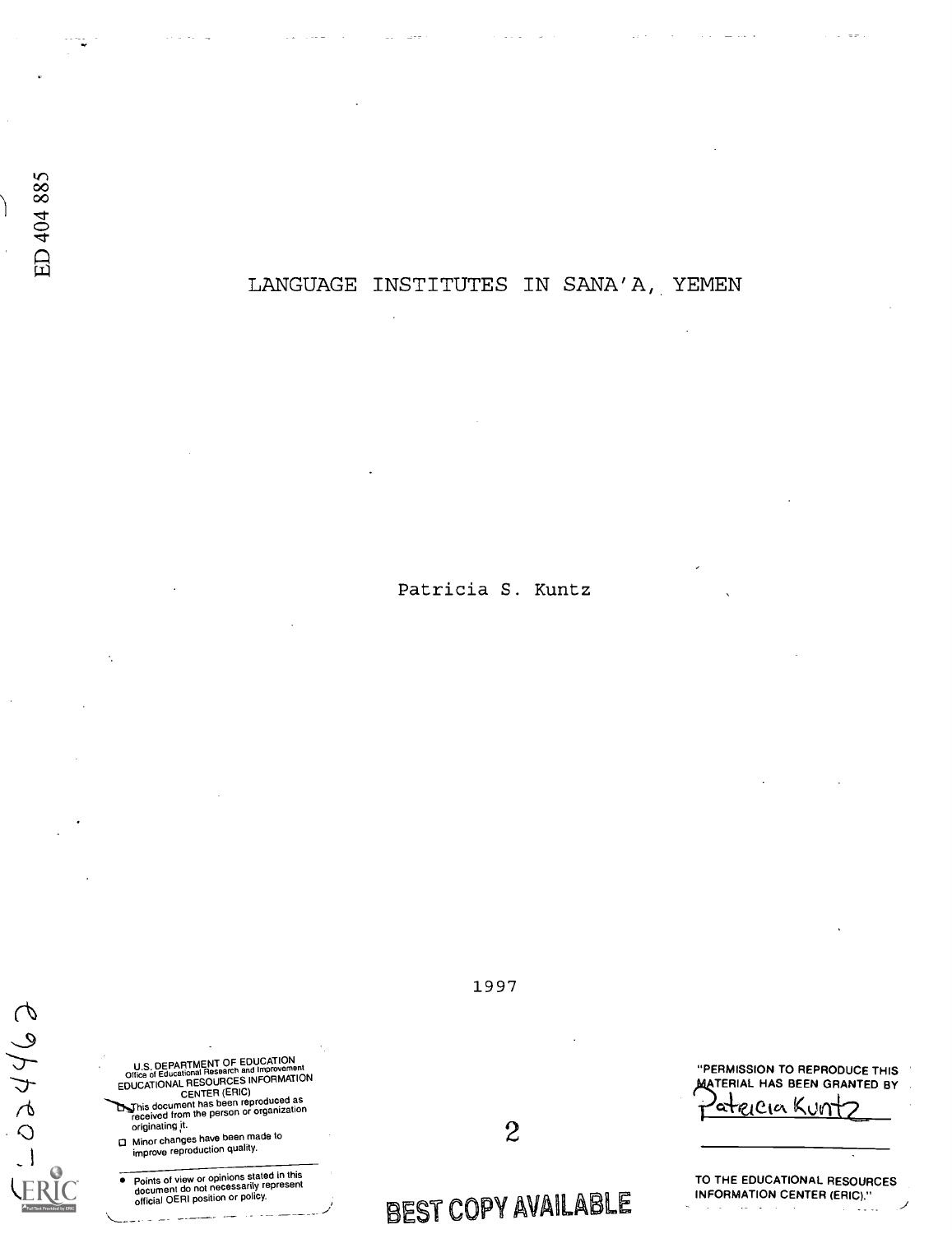## Abstract

This paper investigates the development of language institutions in Sana'a, Yemen. This research identifies the descriptive variables for comparison of services in language instruction. Findings of this study provide preliminary evidence that, in the case of this sample, adult students have a wide variety of programs from which to select; however, most instructors are not trained in language instruction or curriculum development.

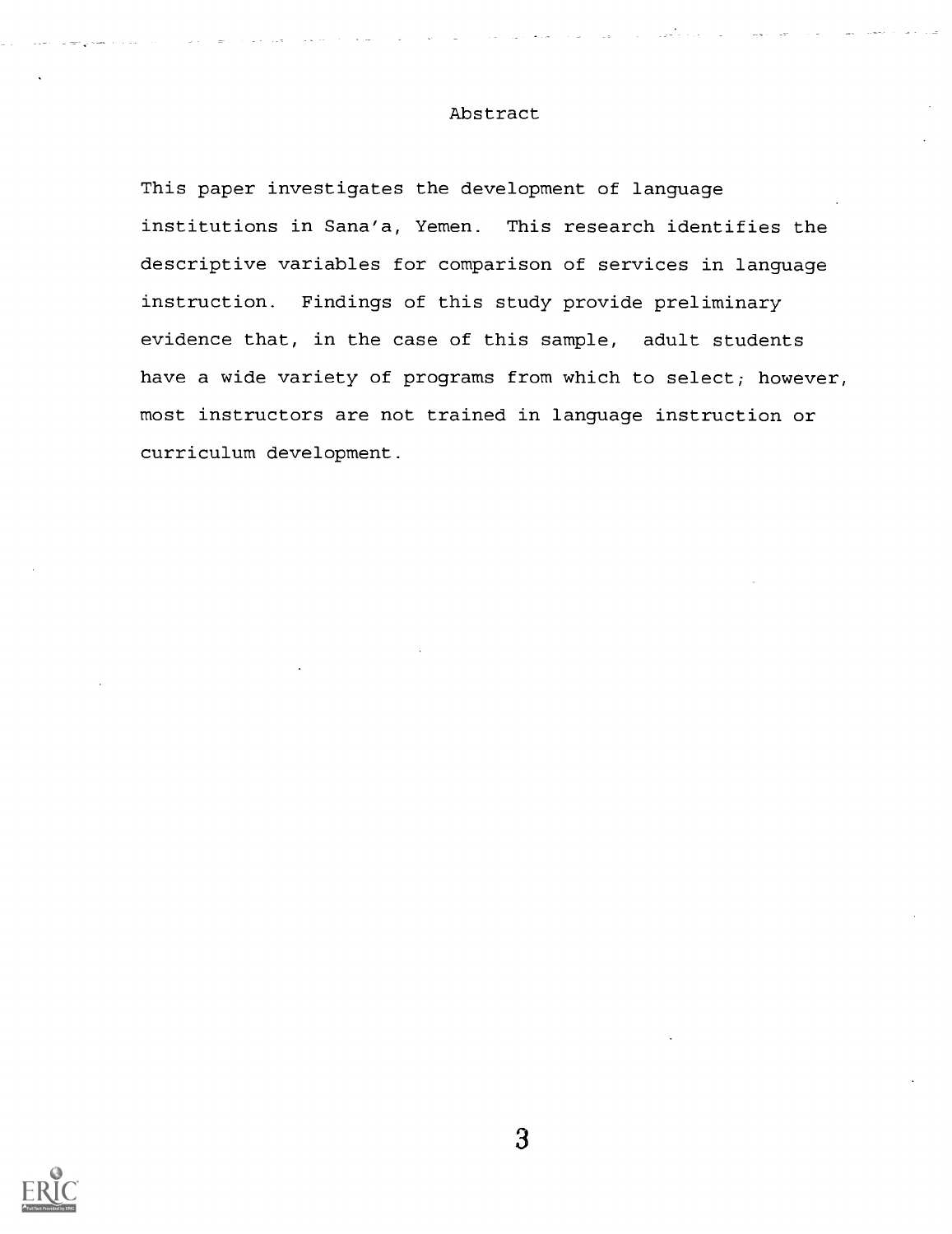#### LANGUAGE INSTITUTES IN SANA'A, YEMEN

Public education for the most part began in the 1960s in Yemen (al-Ireyani, 1987).<sup>1</sup> In former Northern Yemen (Yemen Arab Republic), the Ministry of Education was created in 1963 and the University of Sana'a opened in 1970 with the Faculty of Education. However, for many adults, language instruction other than Arabic in the city of Sana'a was relatively difficult to obtain. This difficulty reflected the educational policy of the Imams prior to the revolution. Imam Yahya and Imam Ahmed sought to limit the introduction of western culture including the formal instruction of languages other than Arabic. Consequently, the instruction of English in secondary schools is a recent addition.<sup>2</sup> French and German are available only at private schools or at the tertiary level. Nevertheless, many aspiring university and secondary students who seek employment with international organizations find that proficiency in another languages is critical.

This article describes 14 language-learning institutes available to adults in Sana'a, the capital. The questions for this study were:

| 1. Which institutions offer language instruction?             |
|---------------------------------------------------------------|
| 2. What were the origins of the institutes?                   |
| 3. What are the credentials of the teachers of the languages? |
| 4. What is the organization of the program?                   |
| 5. What are the goals of the students?                        |
| 6. What is the pay for teachers?                              |
| 7. What is the tuition?                                       |
| 8. What were the materials for instruction?                   |

Â,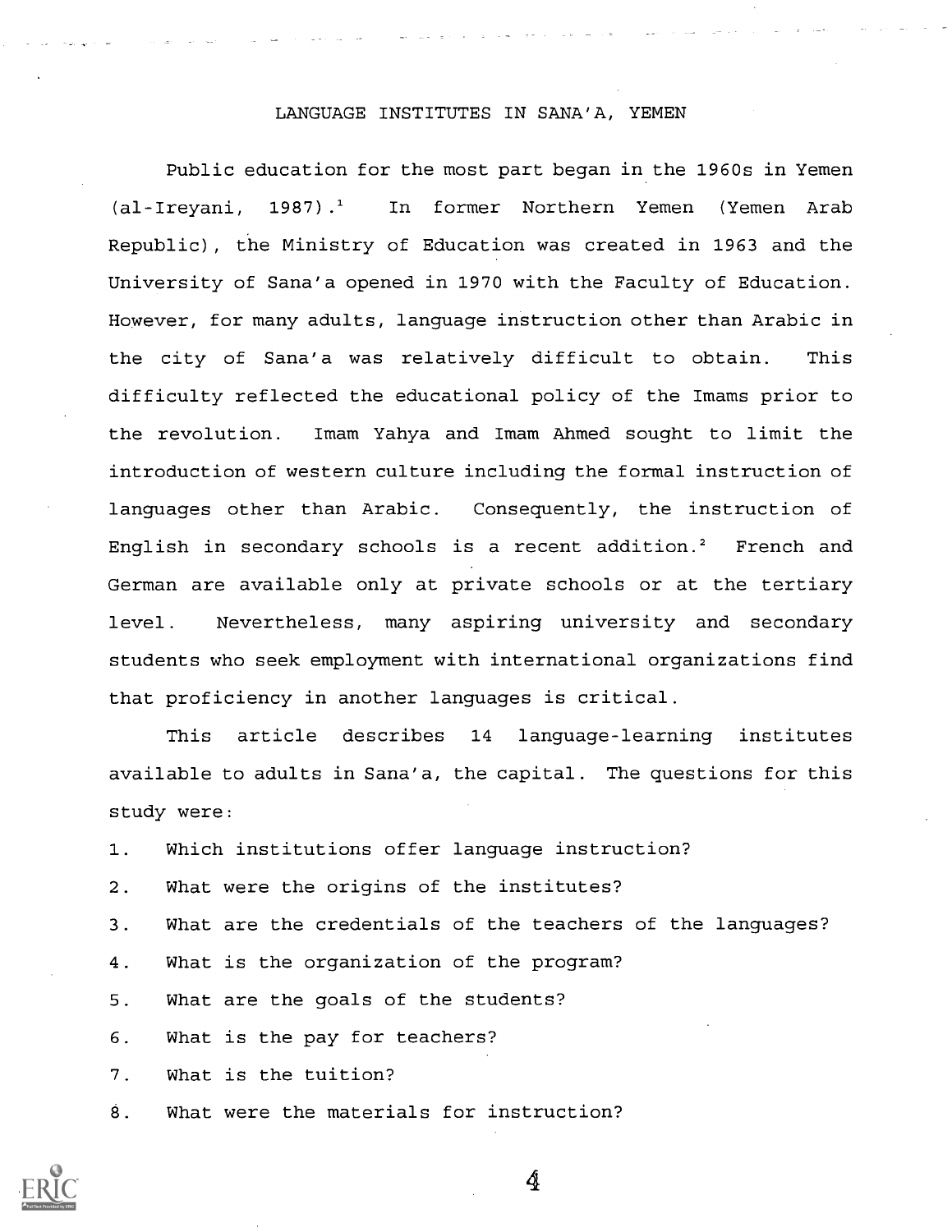Method

This study involved interviews and observations in order to obtain descriptive data. Between October and December of 1996, this author collected the data with sponsorship from the American Institute for Yemeni Studies (AIYS).

Interviews. Initially, the author arranged appointments to visit the director of each institute. Several teachers were interviewed at the AIYS house rather than at the institute. In addition, the author tried to identify previous instructors and present instructors for each institute.

Observations. At some institutes, the author observed various levels of instruction. The author recorded notes concerning time for each activity, number of times students talked, the grouping of students, and the types of questions asked of students. The author observed various types of visual aids used to convey meaning.

Materials. At several institutions libraries provided additional books and periodicals. The author sought to identify the type of electronic equipment available and used by teachers and students. Some programs provided textbooks as part of tuition while other required additional payment for textbooks. Only the British Council and the French Cultural Center required students to use the language laboratory as part of their training.

Supplementary information. In some settings the author colected additional information. Several institutes hosted workshops for current instructors and for aspiring teachers. Two institute directors permitted the author to survey students and

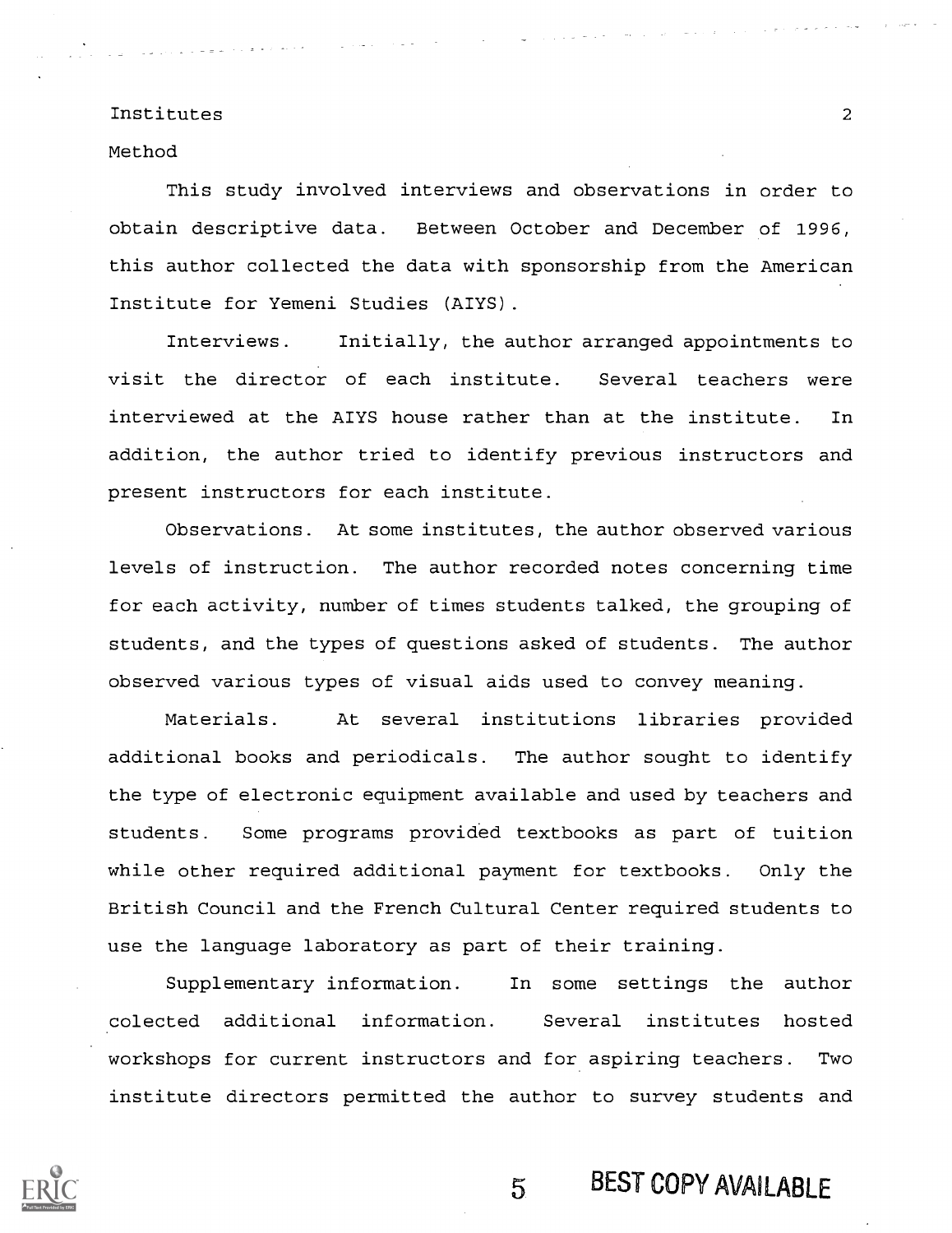teachers about the beliefs they hold about learning a language.

Results and Discussion

Language instruction is booming in Sana'a. Expatriates (non-Yemeni citizens) and Yemenis have begun language institutions to meet the needs of adults.

1. Which institutions offer language instruction?

Although additional institutions exist, the author contacted a teacher or the director at 14 language programs. Seven institutions offer English instruction for Yemenis and expatriates. Five institutions offer Arabic to the expatriate population. In addition to several universities, the cultural branch of the French and German embassies provide language instruction for primarily Yemenis.

2. What were the origins of the institutes?

Four governments provide language instruction through the public relations office of their overseas operation. The British Council organized the first language service in 1973 (Smith, 1996). The United States (Yemen-American Language Institute/YALI) and France (French Cultural Center) have, offered language services for more than six years. Most recently, the German Embassy has begun to provide instruction on location or at the British Council.<sup>3</sup>

Several private institutions have evolved from staff with previous language-teaching experiences or degrees in linguistics. For instance for English instruction, a former director and instructor at the United States program (YALI) founded the Modern

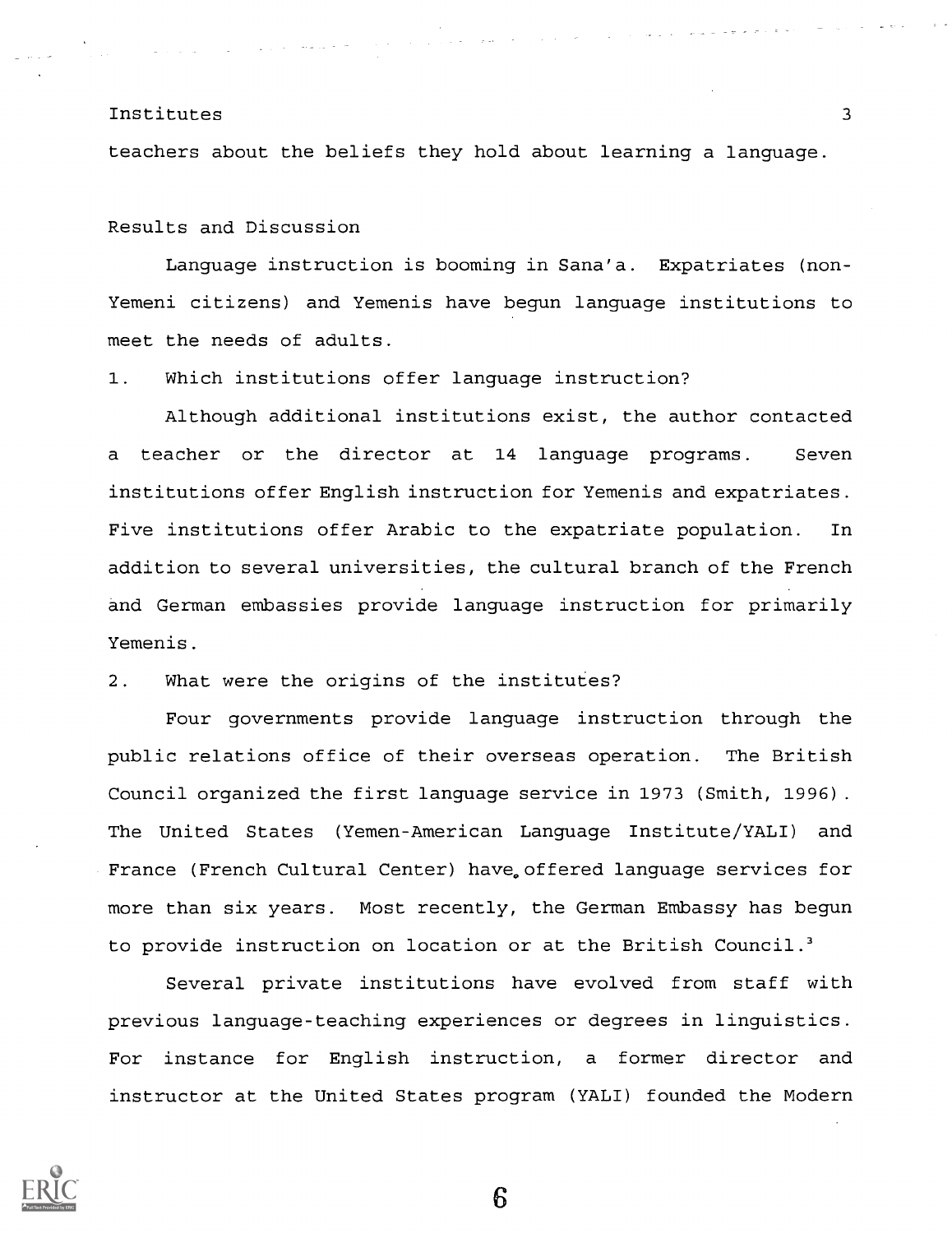American Language Institute (MALI).

The United States Peace Corps language training program has inspired several instructors to create their own programs for Arabic instruction. These institutes include the Yemen Language Center (YLC) and the language program of the University of Science and Technology. Many of the materials are adaptations from those developed for Peace Corps volunteers of the 1980s.

Other programs have resulted from a demand by non-governmental organizations for employees to receive language instruction or from adults seeking specific levels of proficiency to meet university entrance requirements. These institutions include the Yemen International Language Institute, the Yemen University, Queen Arwa University, the University of Sana'a, the English Language Institute, Farouk Institute, and the Yemen-American Foreign Language Institute.

3. What are the credentials of the teachers in language acquisition?

The instructor credentials vary depending upon the scope of the curricula and the demand for service. For instance, instructors at the British Council and the French Cultural Center hold certificates/or degrees in second language acquisition. In addition, prior to their employment in Yemen, they have had experience in language teaching to non-native speakers. In order to prepare students for Cambridge exams or TOEFL in English and the DELFs in French, the instructors attend recertification workshops annually. The British and French instructors collaborate with

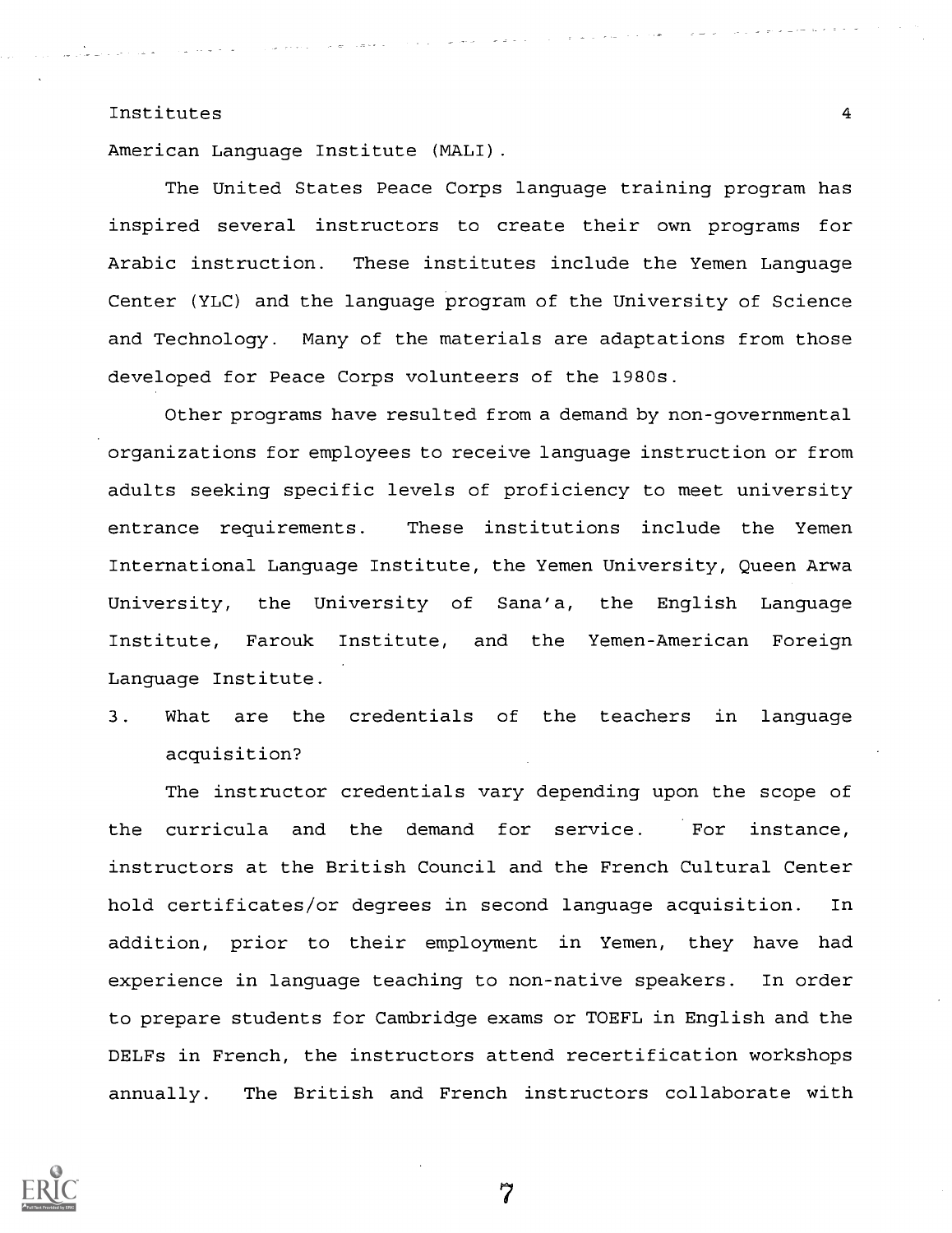staff of the Faculty of Fine Arts at the University of Sana'a by conducting training workshops for students of English.4 For the past several years, the British Council staff have conducted inservice training for staff at YALI and for student teachers or graduate students in the Faculty of Education.

4. What is the organization of the program?

Classes are held generally for up to four hours per day. Instructors may teach individual tutorials and/or classes up to 20 students. Instruction is designed for a 50 minute segment with short breaks after each segment. Some programs require homework and language laboratory (computers and video activities). Most institutes have a library of books and magazines in the target language. The British Council and the French Cultural Center also maintain a professional language teaching collection for their instructors. However, assignments often are not corrected, since teachers are paid only for class instruction. Some institute adhere to a strict attendance requirement and report end of term grades to a company funding the student's program. Some programs conduct oral proficiency interviews for class placement purposes. However, most final exams are in written format and test vocabulary and grammar.

5. What are the goals of the students?

Each institution has different methods of evaluation to assess the success of its students. Some institutions such as the YLC provide written exams that contain a listening component. Students oral proficiency is not be tested formally as part of the end-of-

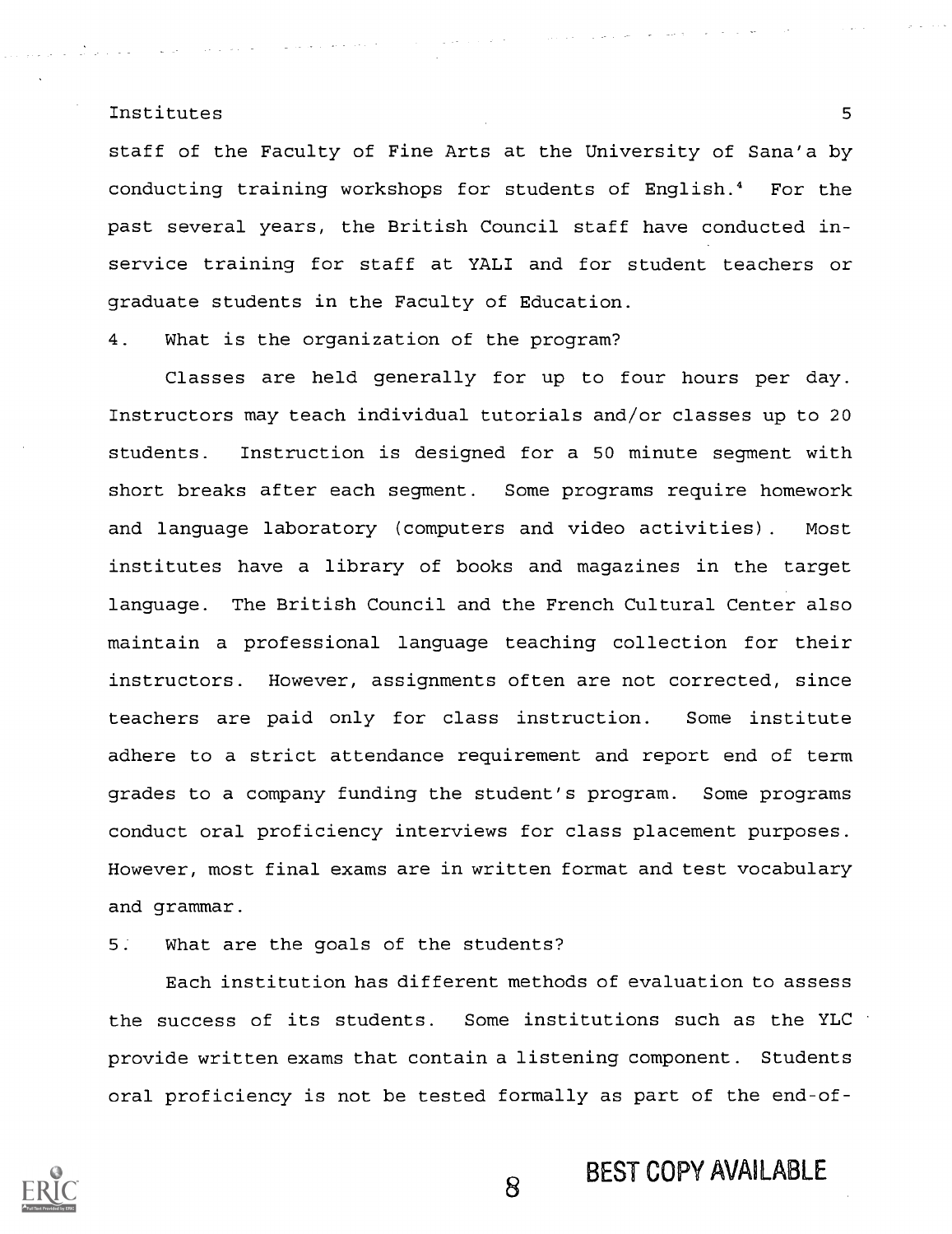term evaluation. In contrast, the French Cultural Center prepares students to pass the French standardized French proficiency exams (DELF <sup>I</sup> and DELF II) that rank students for admittance into universities in France. YALI provides TOEFL (exam for admittance to U.S. universities) at a cost to the student.

6. What is the pay for teachers?

Instructor pay varies with the goals of the institution. The salaries (\$20,000) of the British Council and French Cultural Center instructors reflect the full-time professional nature of their employment. Moreover, these expatriate instructors receive salaries in hard currency (their home country and U.S. dollars) and standard benefits for health insurance, retirement, and vacation. For these reasons as we as visa limitations, few instructors hold any other jobs. Teachers at YALI receive between \$7 and \$12 depending upon seniority but they receive no benefits.

In contrast to this pay schedule, instructors at most other institutions receive lower pay in riyals (250 YR) and no benefits. Therefore, most of these instructors work part-time on an hourly basis, which tends to result in a frequent change in staff.

7. What is the tuition?

Tuition varies by institution based upon the number of weeks of instruction. The YLC has the highest tuition rate at \$1200 per 10-week course. It caters to the American and European undergraduate students who are accustomed to high rates for similar courses at their home universities. Most of the other institutions offer instruction that is in line with the Yemen economy or the

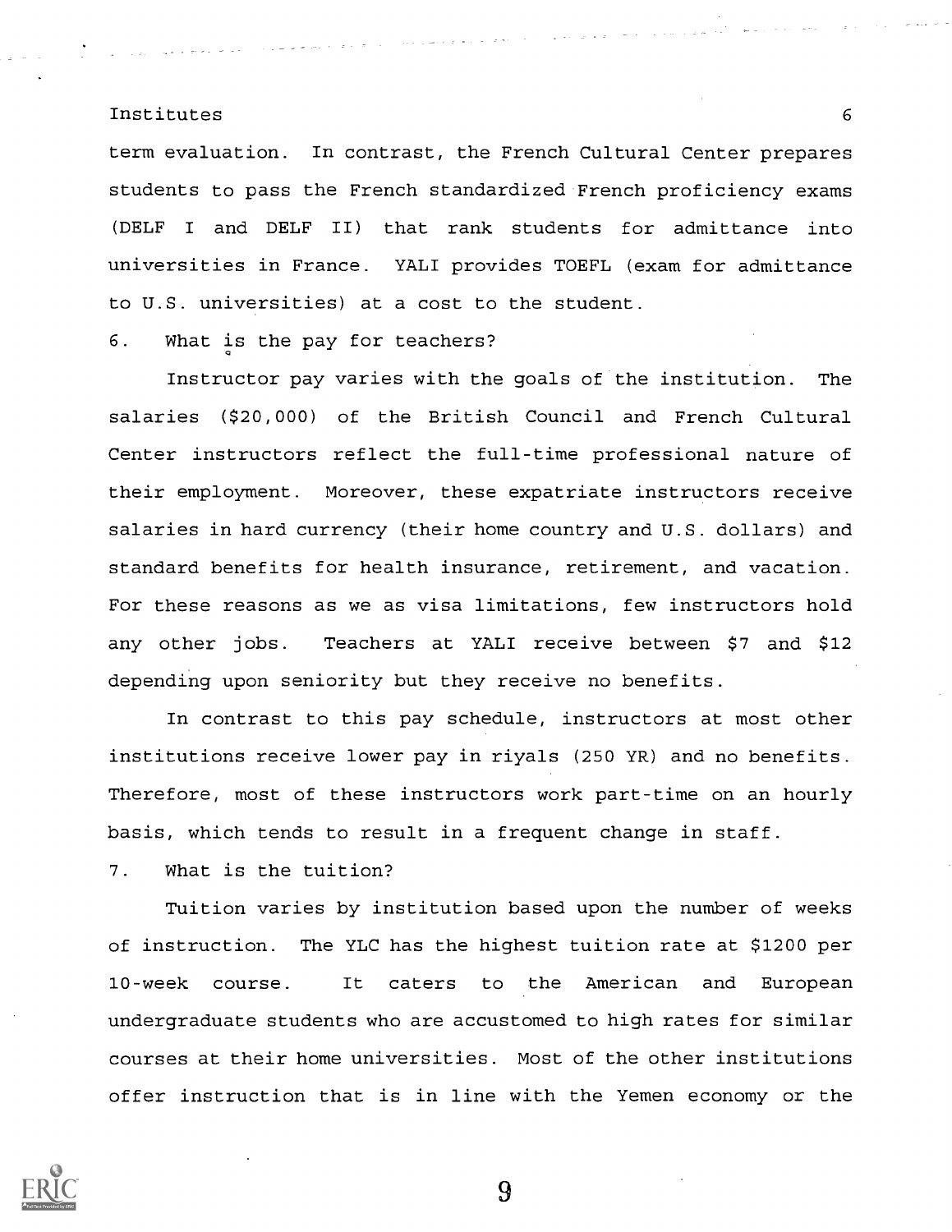$\mathcal{L}_{\mathcal{L}}$  and the set of the set of the set of the set of the set of the set of the set of the set of the set of the set of the set of the set of the set of the set of the set of the set of the set of the set of the

ability for government agencies to pay.

8. What were the materials for instruction?

Very few institutions prepare their own materials. Most use published materials from the target language country or from other countries. Programs for Arabic instruction commonly use textbook series produced in the United States, United Kingdom, Tunisia (Bourguiba Institute), or Egypt (American University in Cairo) such

 $\gamma_{\rm{max}}$  and  $\gamma_{\rm{max}}$  and  $\gamma_{\rm{max}}$ 

as: Abboud, P. (1976). Elementary Modern Standard Arabic, (rev.ed.). Ann Arbor, Mi: University of Michigan, Department of Near Eastern Studies. Abboud, P. (1971). Modern Standard Arabic. Ann Arbor, MI: University of Michigan, Department of Near Eastern Studies. El Said, M. (1983). Al-Kitaab Al-Asaasi, I. Tunis, Tunisia: Arab League. El Said, M. (1985). Al-Kitaab Al-Asaasi, II. Tunis, Tunisia: Arab League. Anon.(1997). Arabic Course. London, UK: Linguaphone Institute.

Some of the teachers of Arabic are incorporating visuals from English as Second Language programs.

Institutions for English instruction use one of three sets of materials that incorporate either the United States culture (Crescent and Spectrum) or the United Kingdom culture (Headway). The programs for French and German utilize materials published in France and Germany to teach immigrants.

#### Conclusion

The directors, teachers, and students concurred on several issues concerning language instruction in Sana'a. First, programs need to hire teachers who are trained in second-language acquisition. The fact that a teacher is a "native" speaker of the



 $\mathcal{L}_{\rm{max}}$  , and  $\mathcal{L}_{\rm{max}}$ 

 $\left\langle \cdot,\cdot\right\rangle _{2}$  ,  $\left\langle \cdot,\cdot\right\rangle _{2}$  ,  $\left\langle \cdot,\cdot\right\rangle _{2}$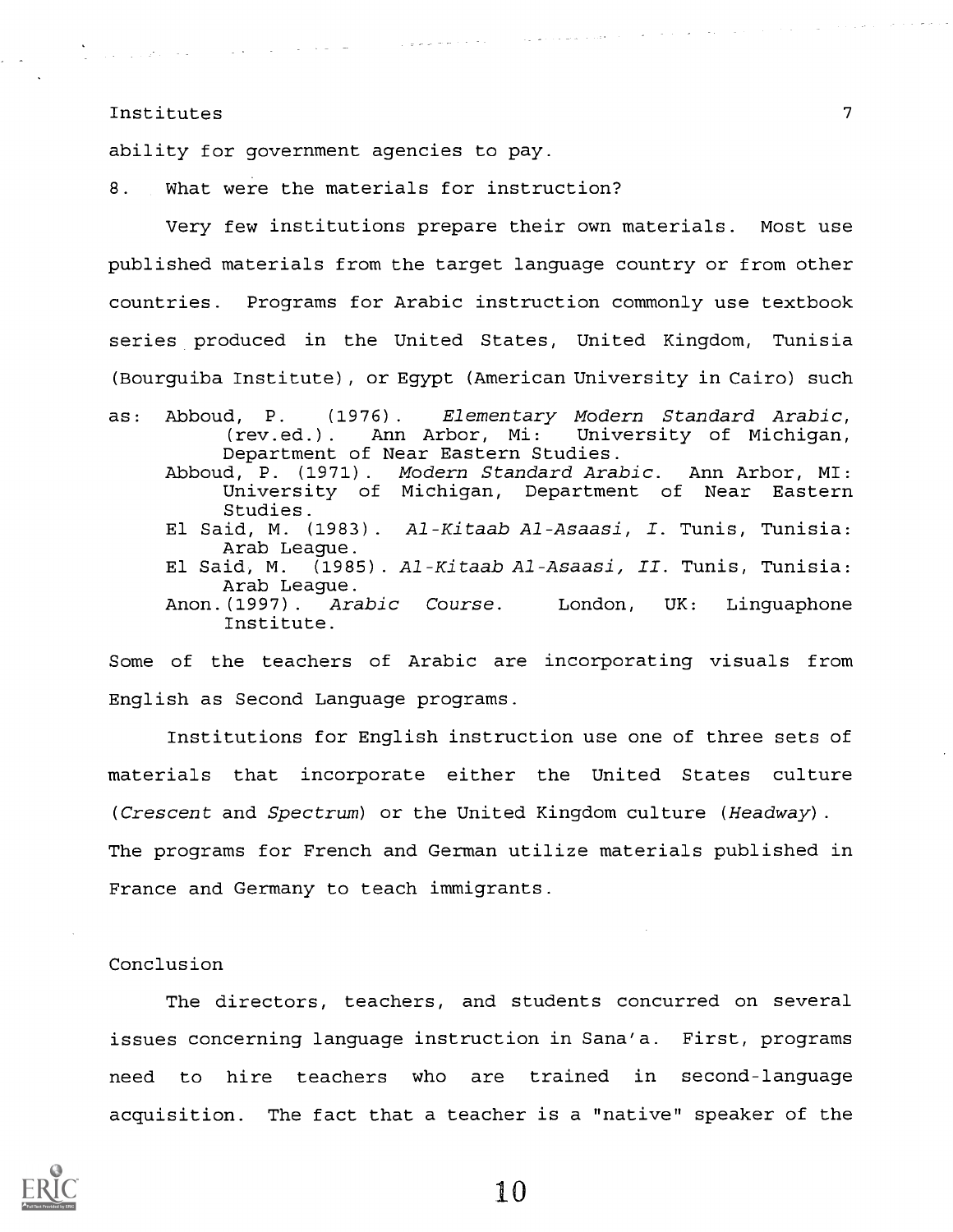language or has studied linguistics of the target language does not necessarily lead to successful instruction. Second, those teachers who are struggling to teach a language wish to have paid pedagogical workshops that focus on specific instructional strategies and training on curriculum development. This effort could form the basis of a "Yemen Language Teachers Association." Third, students expect homework and want it to be corrected. Such a sentiment requires the payment to teachers for preparation time. Finally, teachers want not only opportunities to observe peers at other institutions in Sana'a but also opportunities to test new ideas without fear of being fired. Although there is much to do in collaborating with colleagues, much has been done in building the infrastructure. It may become common practice in Yemen for language teachers to use technology to share information about teaching their target language. Likewise, their students may practice language skills via computers with peers around the world.

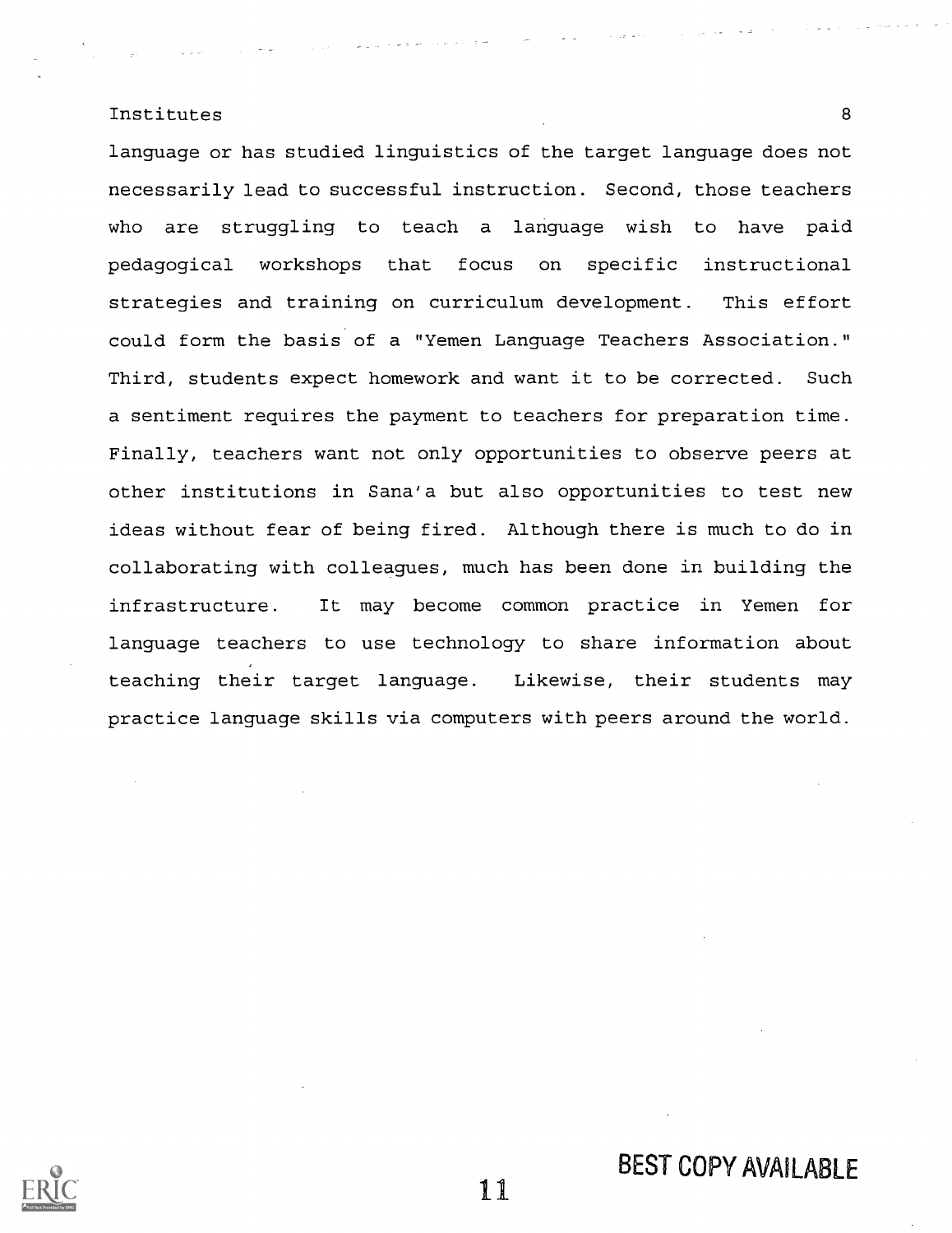#### Notes

1. The British introduced primary and secondary schools in southern Yemen during their regime. Students began learning English as part of their training. After the departure of the British, the Soviet Union in collaboration with the government encouraged the instruction of Russian. Many Yemenis returned from the Soviet Union with degrees by 1970.

2. Two private or semi-private international/university schools provide limited instruction in French and German. The British Council offers an after-school program for children.

3. The Russian Embassy and the Chinese Embassy were contacted; but no information was available concerning language instruction.

4. Brendan McSherry (Director of the British Council) plans to host a meeting to create a "Yemen Language Teachers' Association" comprising secondary and tertiary level instructors.

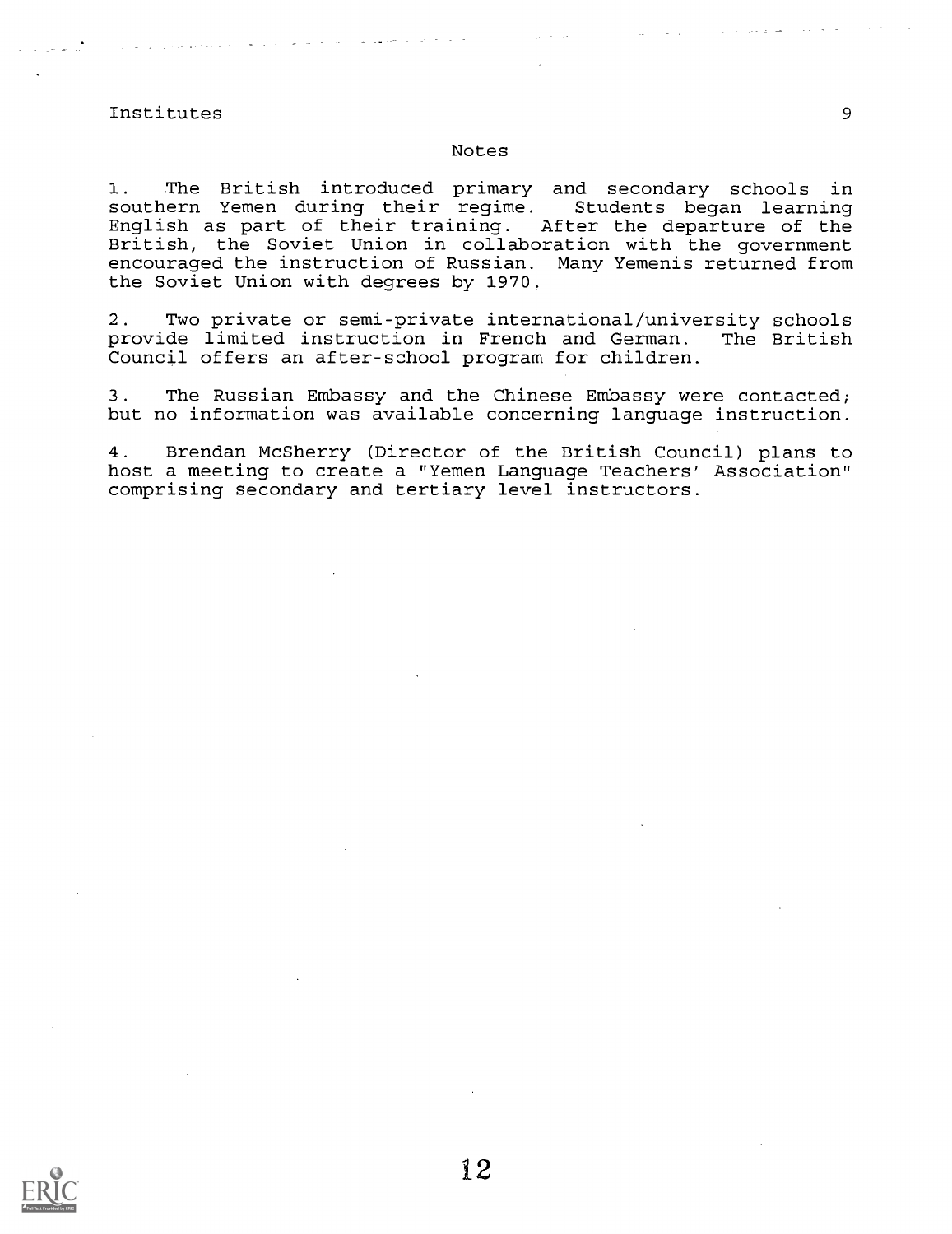**Contractor** 

 $\hat{\mathcal{L}}$  , and  $\hat{\mathcal{L}}$  are  $\hat{\mathcal{L}}$  , and  $\hat{\mathcal{L}}$  , and  $\hat{\mathcal{L}}$ 

#### Bibliography

- Abdu, Al-S.H. (1990) Educational planning process in Yemen: Second five-year plan 1982-1986. Pittsburgh, PA: University of<br>Pittsburgh, School of Education. (Unpublished doctoral School of Education. (Unpublished doctoral dissertation)
- al-Ireyani, H. (1987). School and education: Formation and development. In W. Daum (ed.), Yemen: 3000 years of art and civilization in Arabia Felix, (pp. 375-388) . Innsbruck, Austria: Pinguin-Verlag.
- al-Mekhafie, M.S. (1991). A study of job satisfaction of faculty members at Sana'a University in the Republic of Yemen: A septematee analysis based on Herzberg's two-factory theory. Pittsburgh, PA: University of Pittsburgh, School of Education. (Unpublished doctoral dissertation)
- Almekhlafi, A.M. (1990). A study of the staff development needs of secondary school teachers in the Yemen Arab Republic as perceived by teachers, principals, supervisors, coordinators, teacher educators. Bloomington, IN: Indiana University, School of Education. (Unpublished doctoral dissertation)
- Crouch, M. (1993) . An element of luck: To south Arabia and beyond. New York, NY: Radcliffe Press.
- Ingrams, D. & 0. (eds.) (1995). Records of Yemen, 1798-1960. Neuchatel, FR: Archive Editions.
- Ingrams, W.H. (1966). Arabia and the isles. London, UK: John Murray.
- Ledger, D. (1983). Shifting sands: The British in South Arabia. New York, NY: Peninsular Publishing.
- Mohsen, M.A. (1993). Faculty research: The case of Sana'a University, Republic of Yemen. Pittsburgh, PA: University of Pittsburgh, School of Education. (Unpublished doctoral dissertation)
- Raskhan, A.M. (1995). An initial study of the English teacher preparation program in the College of Education in Sana'a University in Yemen. Las Cruces, NM: New Mexico State University, Department of Curriculum & Instruction. (Unpublished doctoral dissertation)
- Smith, C. (1996). The establishment of the British Council in the Yemen Arab Republic, 1973-1978. In Smith, Smart, & Predham (eds.), New Arabian Studies #3. Exeter, UK: University of Exeter Press.

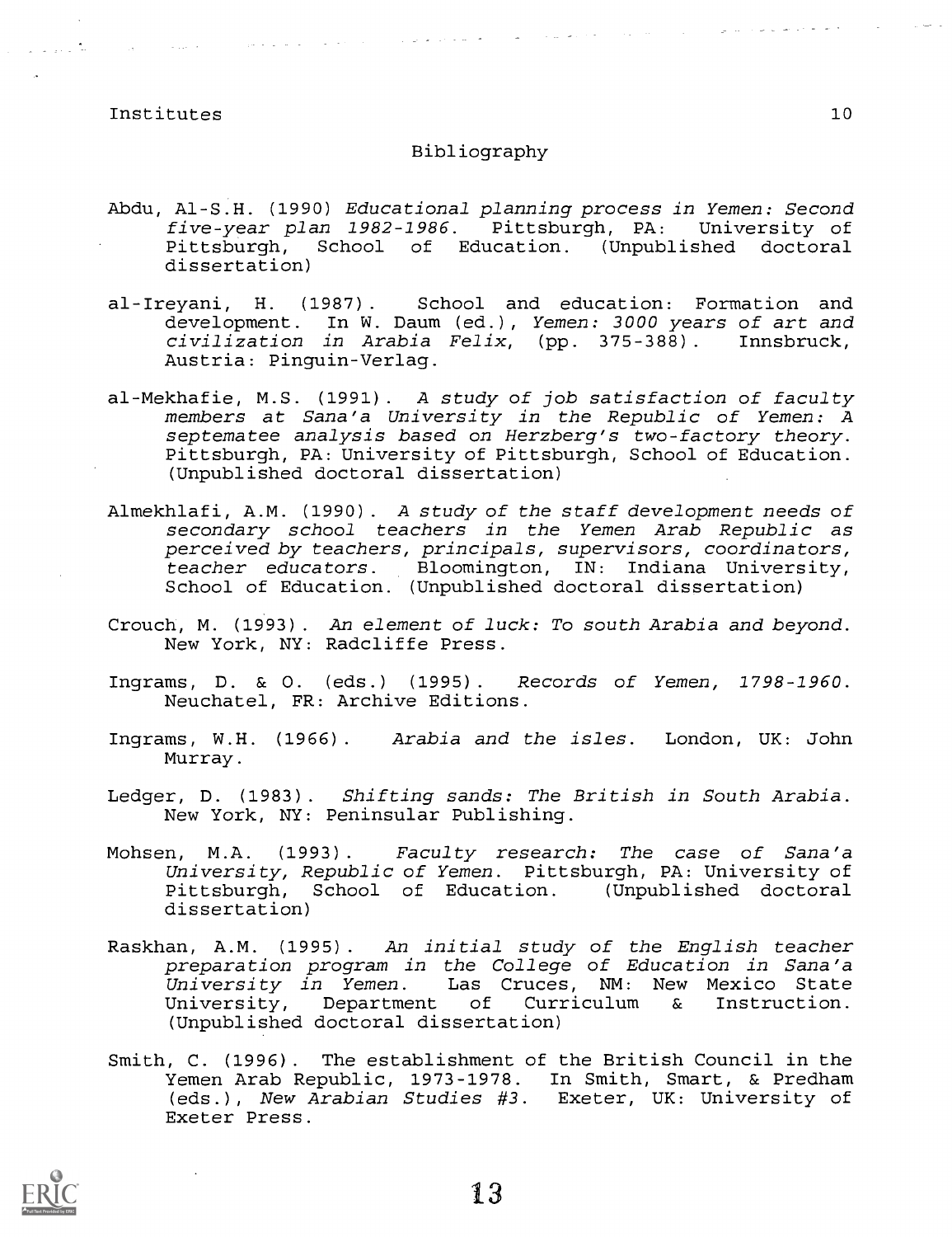$\underset{\overbrace{\mathsf{Fulltest\,Bordedlet\,}\mathsf{b}_\mathsf{y}\,\mathsf{ERLC}}}{\mathsf{ERUC}}$ 

| Language                                                                              | Institutions<br>Appendix                                               | Sana'a<br>$\frac{1}{1}$              |                                                               |                   |                             |
|---------------------------------------------------------------------------------------|------------------------------------------------------------------------|--------------------------------------|---------------------------------------------------------------|-------------------|-----------------------------|
| INSTITUTE                                                                             | <b>DATE</b>                                                            | COST                                 | WEEKS                                                         | <b>LEVELS</b>     | LANGUAGES                   |
| British Council                                                                       | 1973                                                                   | \$250                                | <b>BID</b><br>6/48                                            | $\frac{1}{1}$     | [English]                   |
| (ELI)<br>Institute<br>English Language<br>Farouk Institute                            | $\mathbf{\mathbf{r}}$                                                  | YR                                   | hrs<br>$\tilde{\zeta}$                                        |                   | [Arabic/English]<br>English |
| Center<br>Cultural<br>French                                                          | 0<br>0<br>0<br>0<br>0<br>0<br>0<br>0<br>$\mathbf{\mathbf{H}}$          | YR                                   | arq                                                           |                   | [French]                    |
| German Embassy                                                                        | $\mathbf{\mathbf{r}}$                                                  | 5000<br>3000<br>5000<br>5000<br>5000 | hrs<br>s<br>270 w s                                           | o<br>md d m o     | [German]                    |
| Ministry of Defense                                                                   |                                                                        | $Gov$ .                              | arr<br>hrs                                                    |                   | [German]                    |
| (MALI)<br>Modern American Language Institute<br>Queen Arwa University                 | 995<br>$\mathbf{\mathbf{H}}$<br>$\mathbf{\mathbf{H}}$                  | 00 YR<br>$\circ$<br>$\infty$         |                                                               |                   | [English]                   |
| Department of English                                                                 |                                                                        | YR<br>000<br>c                       |                                                               |                   | [English]                   |
| and Technology<br>University of Science                                               | m<br>თ<br>Ö<br>H                                                       |                                      |                                                               |                   |                             |
| Language Center<br>University of Sana'a                                               |                                                                        | $\circ$<br>$\circ$<br>$\sim$<br>s,   | $10/200$ hrs                                                  | m                 | [Arabic]                    |
|                                                                                       | ω<br>$\circ$<br>$\overline{97}$<br>$\mathbf{\mathbf{H}}$               |                                      |                                                               |                   |                             |
| Department of English                                                                 |                                                                        |                                      | hrs<br>$\frac{12}{12}$ /36<br>12/36<br>4/24                   | adv.              | [English]                   |
| Department of French                                                                  |                                                                        | $\alpha$ . $\alpha$ . $\alpha$ .     | hrs<br>hrs                                                    | adv.<br>3         | [French]                    |
| Language Center (Dept. of Linguistics)                                                |                                                                        |                                      |                                                               |                   | [Arabic]                    |
| Institute<br>Foreign Language<br>School (YAFLI)<br>American<br>Yemen                  | ρ٠<br>1993                                                             |                                      |                                                               |                   |                             |
| Military                                                                              |                                                                        | <b>GOV</b><br>$\mathbf{c}$           | hrs                                                           | ო დ               | [English]                   |
| (YALI<br>Yemen                                                                        | ი.<br>თ<br>$\begin{smallmatrix} 0 & 0 \\ 0 & 0 \end{smallmatrix}$<br>ᆏ |                                      | hrs                                                           |                   | [English]                   |
| ITIX)<br>tute<br>American Language Institute<br>International Language Insti<br>Yemen |                                                                        | \$130<br>\$200<br>\$350<br>\$1200    | hrs<br>10/100<br>10/100<br>6/120<br>9/180<br>9/1800<br>10/200 | $\sigma$ $\sigma$ | [English/French]            |
|                                                                                       |                                                                        |                                      | hrs                                                           |                   | [Arabic]                    |
| Center (YLC)<br>Language<br>Yemen                                                     | 1989?<br>1996<br>$\overline{a}$                                        |                                      | hrs                                                           | ᡡ                 | [Arabic]                    |
| University<br>Yemen                                                                   |                                                                        |                                      |                                                               |                   |                             |
| ature<br>Liter<br>ūδ<br>Faculty of Languages                                          |                                                                        | Ф<br>variabl                         | hrs<br>12/36                                                  | adv               | [English/French]            |
| $YR = US \t51 (12/1996)$<br>180                                                       |                                                                        |                                      |                                                               |                   |                             |
|                                                                                       |                                                                        |                                      |                                                               |                   |                             |
|                                                                                       |                                                                        |                                      |                                                               |                   |                             |

بي<br>س

 $\sum_{k=1}^{n}$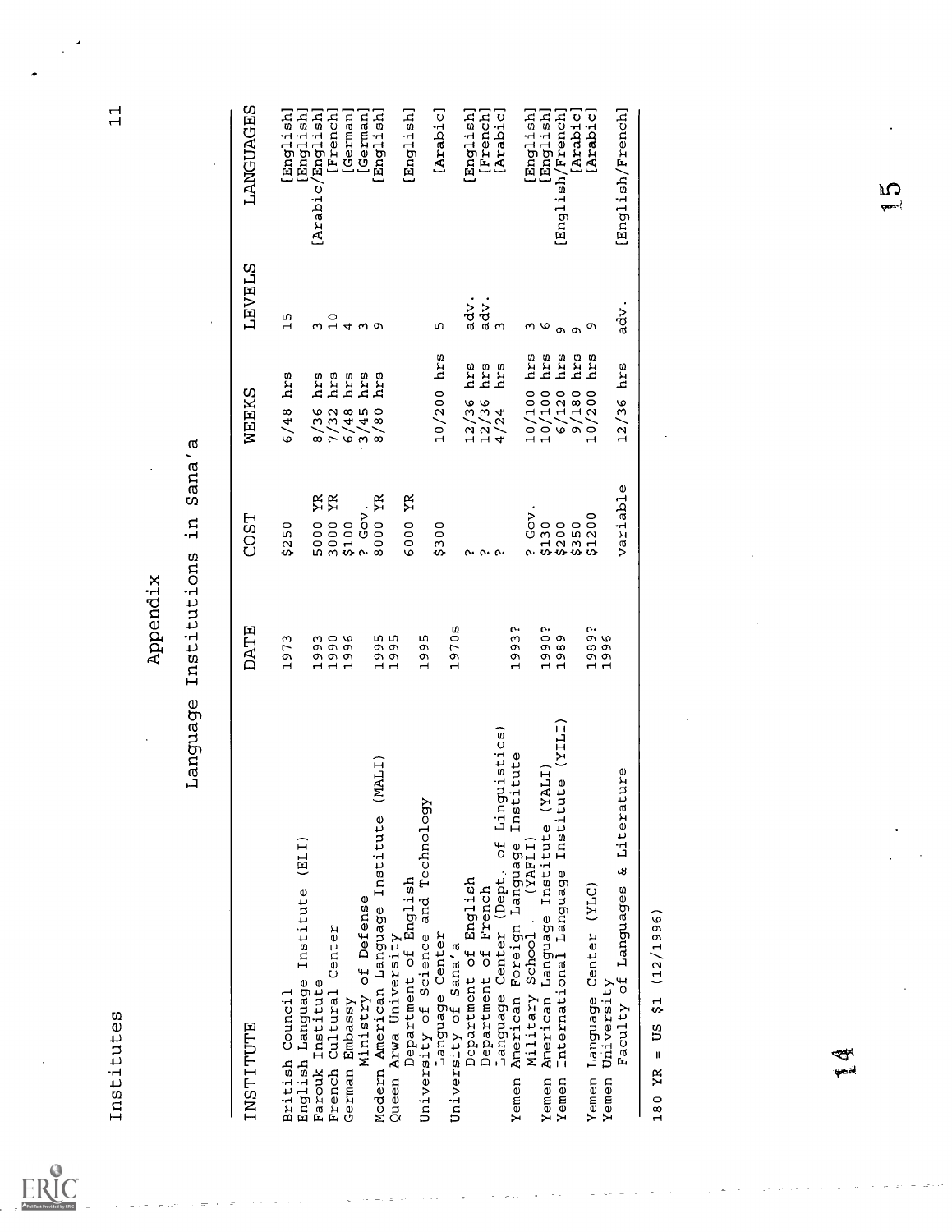Sana'a Addresses

 $\sim 10^{11}$  km  $^{-1}$ 

British Council Brendan McSharry, Dir. As-Sabain Street # 7 P.O. Box 2157 Farouk Institute Farouk Al-Warad, Dir. tel. 967 1 209-721 Al-Ragas St. P.O. Box 3636 French Cultural Center Charles Philippe, Dir. tel. 967 1 271-666 Al-Adel Street # 8 P.O. Box ? tel. 967 1 244-121/2 fax. 967 1 244-120 fax. 967 1 209-721 German Embassy (Ministry of Defense) Judith Labs, Dir. tel. 967 1 261-756/7 Road 22 # 9-49 P.O. Box ? Modern American Language Institute (MALI) Robert Maeger and Mazen Loqman, Dirs. Queen Arwa University Waheeba Galib Fare'e, Dir. tel. 967 1 206 917 Southern As-Steen Road fax. 967 1 209-544 P.O. Box 11586 University of Science and Technology (Language Center) Mohammad Al-Anassi tel. 967 1 207-026/238-511<br>Bab As-Shu'ub fax. 967 1 207-027  $fax. 967 1 207 - 027$ P.O. Box 15201 Yemen American Language Institute (YALI) David Godsted, Dir. tel. 967 1 203-251 USIS Compound fax. 967 1 203-364 Baghdad Street Yemen International Language Institute (YILI) Waheeba Galif Fare'e, Dir. tel. 967 1 206 917 Al-Grasi Guilding fax. 967 1 209-544 Hada Street P.O. Box 11586 Yemen Language Center (YLC) Sabri Saleem, Dir. P.O. Box 3671 tel. 967 1 385-125 fax. 967 1 289-249 Yemen University Mohammed Sharafuddin, Dir. tel. 967 1 204-919/890

16



 $\sim 10^{11}$  and  $\sim 800$ 

 $\mathcal{A}_\mathrm{c}$  and  $\mathcal{A}_\mathrm{c}$  are also the  $\mathcal{A}_\mathrm{c}$ 

BEST COPY AVAILABLE